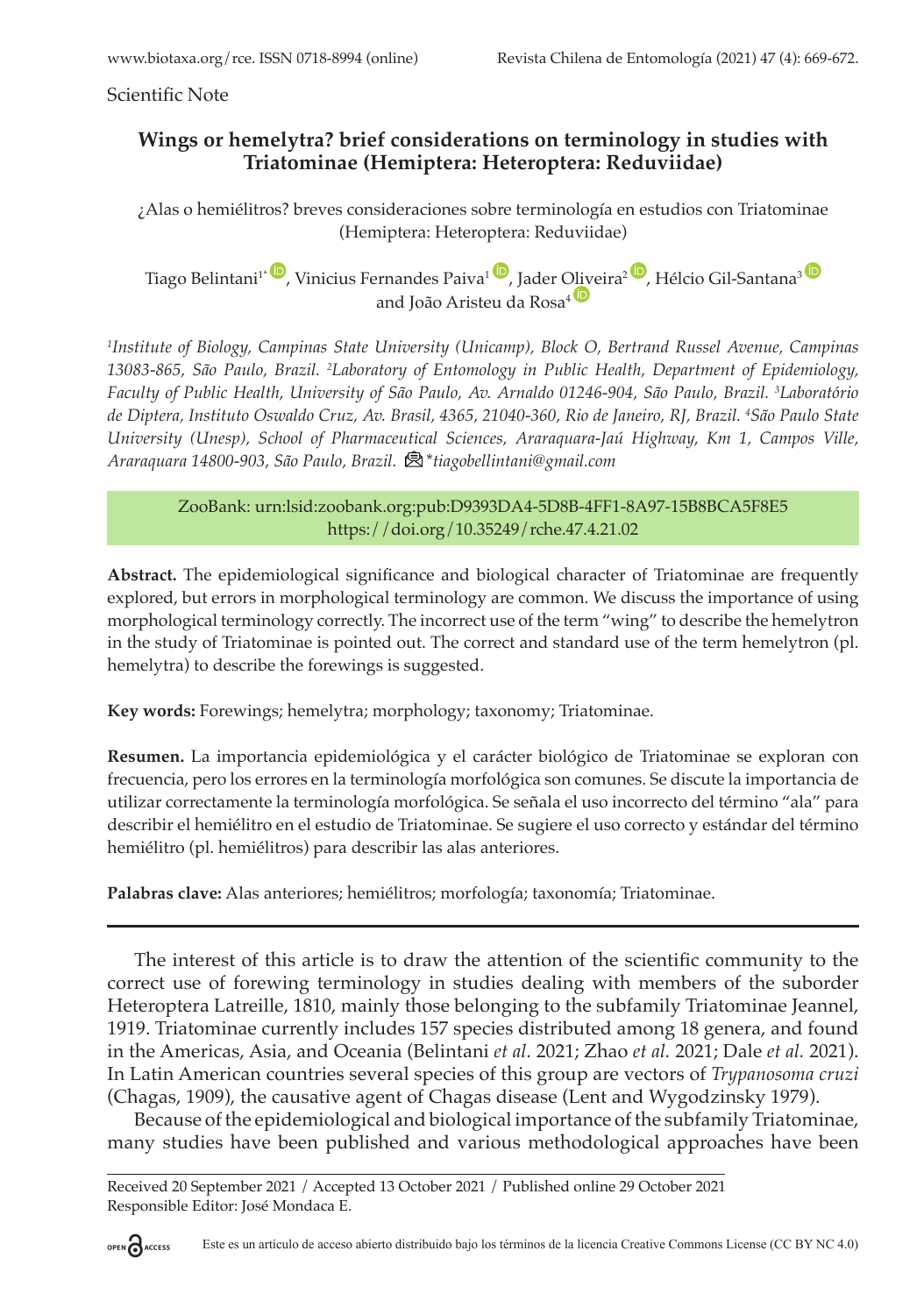explored. However, despite extensive literature, there are frequent disagreements in morphological terminology. The nomenclatural misuse in relation to some male genitalia structures was previously pointed by Gil-Santana and Galvão (2013). These inconsistencies are often shared and can become an obstacle to developing the conceptual understanding expected from the study. Therefore, the frequent use of the term "wing", which incorrectly replaces the correct terminology, is discussed here.

In general, the typical morphology of the triatomines is characteristic and well defined (Lent and Wygodzinsky 1979). Among several features of the subfamily, the forewings are one of the most important typical features (Galvão 2021). According to Capinera (2008), hemelytron (pl. hemelytra) is the term for the forewings of some insects in which the basal part is thickened and the distal part membranous, as originally described for Heteroptera. The anterior chorion is typically more sclerotized than the rest of the hemelytron, with visible veins, while the membranous part is more delicate, slightly wrinkled and with more visible veins. Some species have visible spots in the central region (Lent and Wygodzinsky 1979). As in the current concept, only in one suborder of Hemiptera Linnaeus, 1758, the anterior part is leathery and the posterior part membranous (Gullan and Craston 2005; Schuh and Slater 1995). This characteristic is responsible for the name of the order Hemiptera; Hemiptera, from the Greek hemi = half; pteron = wing (Galvão 2021).

Heteroptera Latreille, 1810 is a suborder of Hemiptera, its more ancestral species have forewings with uniform texture, such as the hindwing, while in most other Heteroptera they are present or in the form of hemelytra, i.e., with differences between the membranous and coriaceous parts (Schuh and Slater 1995).

Most triatomines have a fully developed hemelytra and hindwings (Galvão 2021). However, in some species both are reduced (brachypterous or micropterous) or absent (apterous). For example, the genus *Mepraia* Mazza, Gajardo & Jörg, 1940, which have polymorphic wings. Males of *M. gajardoi* Frías, Henry & González, 1998 are brachypterous, *M. parapatrica* Frías, 2010 can be brachypterous or macropterous, and *M. spinolai* (Porter, 1934) can be micropterous, brachypterous or macropterous, all these species are endemic to Chile (Frías *et al.* 2018). In the genus *Triatoma* Laporte, 1832, we have another case of wing reduction in *T. sherlocki* Papa, Jurberg, Carcavallo, Cerqueira & Barata, 2002 in which both sexes are brachypterous.

In Triatomine, incorrect use is common in studies with geometric morphology. It is common to use the term "wings" when evaluating the shape and size variables of hemelytra (Jaramillo *et al.* 2002; Garcia *et al.* 2005; Soto-Vivas *et al.* 2011; Gurgel-Gonçalves *et al.* 2011; Nattero *et al.* 2017; Schachter-Broide *et al.* 2004). Geometric morphometrics are commonly used in studies of several species of Insecta Linnaeus, 1758, e.g., Diptera Linnaeus, 1758 and Hemiptera. Several studies, using geometric morphometrics in triatomines, have also been conducted in other insect groups, mainly to analyze ontogenetic, evolutionary, or taxonomic aspects, focusing on the heads or hemelytra (Dujardin *et al.* 1997; Páez-Colasante and Aldana 2008; Oliveira *et al.* 2017; Kamimura *et al.* 2020).

Recently, Belintani *et al.* (2020) published an extensive phylogenetic study of species of the genus *Triatoma* using the correct terminology for the forewings e.g., hemelytron/ hemelytra, and it is expected that this study will continue. Following the suggestions of the reviewers, the term hemelytron was used instead of "wing". However, two later studies still used inadequate terminology and referred to the hemelytra of triatomines as "wings" (Kamimura *et al*. 2021; Zhao *et al.* 2021).

From the 18th century, the standardization of scientific terminology enabled natural scientists to minimize relatively common problems in scientific communication. For example, these standardizations can minimize errors caused by different languages or ad hoc naming conventions for species. We believe that the correct and up-to-date use of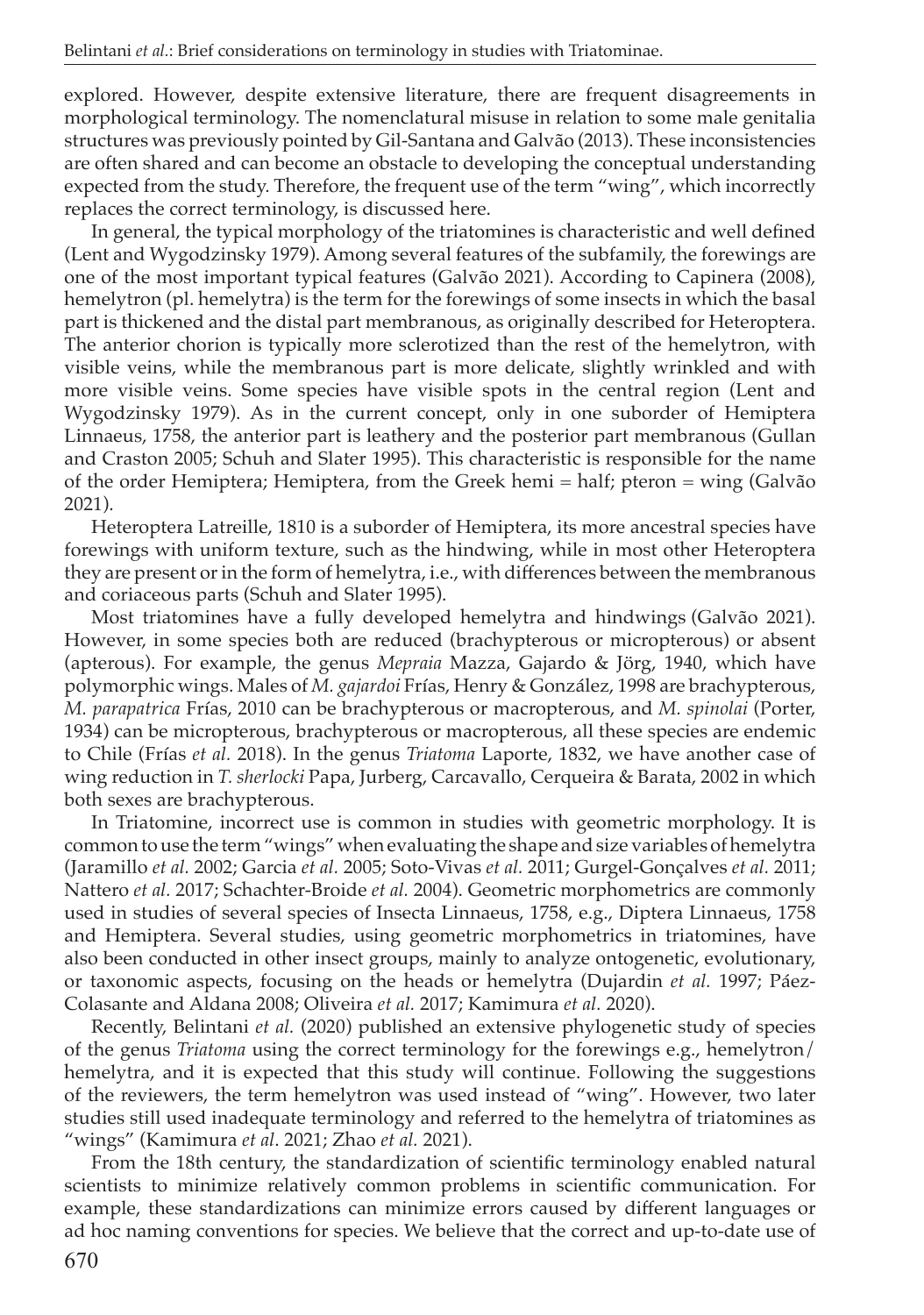terminologies should be sought. Therefore, any attempt at standardization has positive impact on dissemination and scientific progress (L'Homme 2015).

Standardization of terminology has proved useful for communication among peers. The vocabularies used to communicate expertise are important tools for describing, understanding, and disseminating knowledge. We hope that this article establishes the correct usage of the term hemelytron (pl. hemelytra) and stimulates discussion of other terms that are misapplied.

## **Acknowledgment**

We would like to thank all the staff Parasitology Laboratory, Department of Biological Sciences, Faculty Pharmaceutical Sciences/Unesp/Araraquara.

**Funding.** T.B and J.A.R were supported by Coordenação de Aperfeiçoamento de Pessoal de Nível Superior—Brasil (CAPES)—Finance Code 001 and J.A.R: CNPq, PQ-2, process307 398/2018-8.

**Declaration of conflict of interests.** The authors declare that they have no known competing financial interests or personal relationships that could have appeared to influence the work reported in this article.

## **Literature Cited**

- **Belintani, T., Oliveira, J., Pinotti, H., Silva, L.A., Alevi, K.C.C., Galvão, C. and Rosa, J.A. (2020)** Phylogenetic and phenotypic relationships of the *Triatoma sordida* subcomplex (Hemiptera: Reduviidae: Triatominae). *Acta Tropica, 212*: 105679. [http://dx.doi.](http://dx.doi.org/10.1016/j.actatropica.2020.105679) [org/10.1016/j.actatropica.2020.105679](http://dx.doi.org/10.1016/j.actatropica.2020.105679)
- **Belintani, T., Oliveira, J., Pinotti, H., Alevi, K.C.C., Nascimento, J.D., Sasso-Cerri, E., Galvão, C. and Rosa, J.A. (2021)** Characterization of female external genitalia and eggs of four South American species of the *Triatoma* Laporte, 1832 genus (Hemiptera: Reduviidae: Triatominae). *Insects*, *12*(6): 537.
- **Capinera, J.L. (2008)** *Encyclopedia of Entomology. 2nd Ed.*, Springer Science & Business Media, Heidelberg, 2061 p.<http://dx.doi.org/10.3390/insects12060537>
- **Dujardin, J.P., Bermudez, H., Cassini, C.J., Schofiled, J. and Tibayrenc, M. (1997)** Metric differences between silvatic and domestic *Triatoma infestans* (Heteroptera: Reduviidae) in Bolivia. *Journal of Medical Entomology, 34*(5): 544-551. [https://doi.org/10.3389/](https://doi.org/10.3389/fpubh.2014.00149) [fpubh.2014.00149](https://doi.org/10.3389/fpubh.2014.00149)
- **Frías, D., Oliveira, J., Pinotti, H. and Rosa, J.A. (2018)** Morphological description of *Mepraia* spp. females (Hemiptera: Reduviidae, Triatominae). *Acta Tropica*, *190*: 389-394. <https://doi.org/10.1016/j.actatropica.2018.11.028>
- **Galvão, C. (2021)** Taxonomy. *In*: Guarneri A., Lorenzo M. (eds) Triatominae The Biology of Chagas Disease Vectors. Entomology in Focus, vol 5. *Springer*, Cham.
- **Garcia, M.H.H.M., Souza, L., Souza, R.D.C.M., Paula, A.S., Borges, É.C., Barbosa, S.E., Schoffield, C. J. and Diotaiuti, L. (2005)** Occurrence and variability of *Panstrongylus lutzi* in the State of Ceará, Brazil. *Revista da Sociedade Brasileira de Medicina Tropical*, *38*(5): 410-415.<https://doi.org/10.1590/S0037-86822005000500010>
- **Gil-Santana, H.R. and Galvão, C. (2013)** Description of the male genitalia of *Belminus rugulosus* Stål and *Belminus corredori* Galvão & Angulo, and comments on the holotype of *Parabelminus yurupucu* Lent & Wygodzinsky (Hemiptera: Heteroptera: Reduviidae: Triatominae: Bolboderini). *Zootaxa, 3746*(4): 587-596. [http://dx.doi.org/10.11646/](http://dx.doi.org/10.11646/zootaxa.3746.4.6) [zootaxa.3746.4.6](http://dx.doi.org/10.11646/zootaxa.3746.4.6)